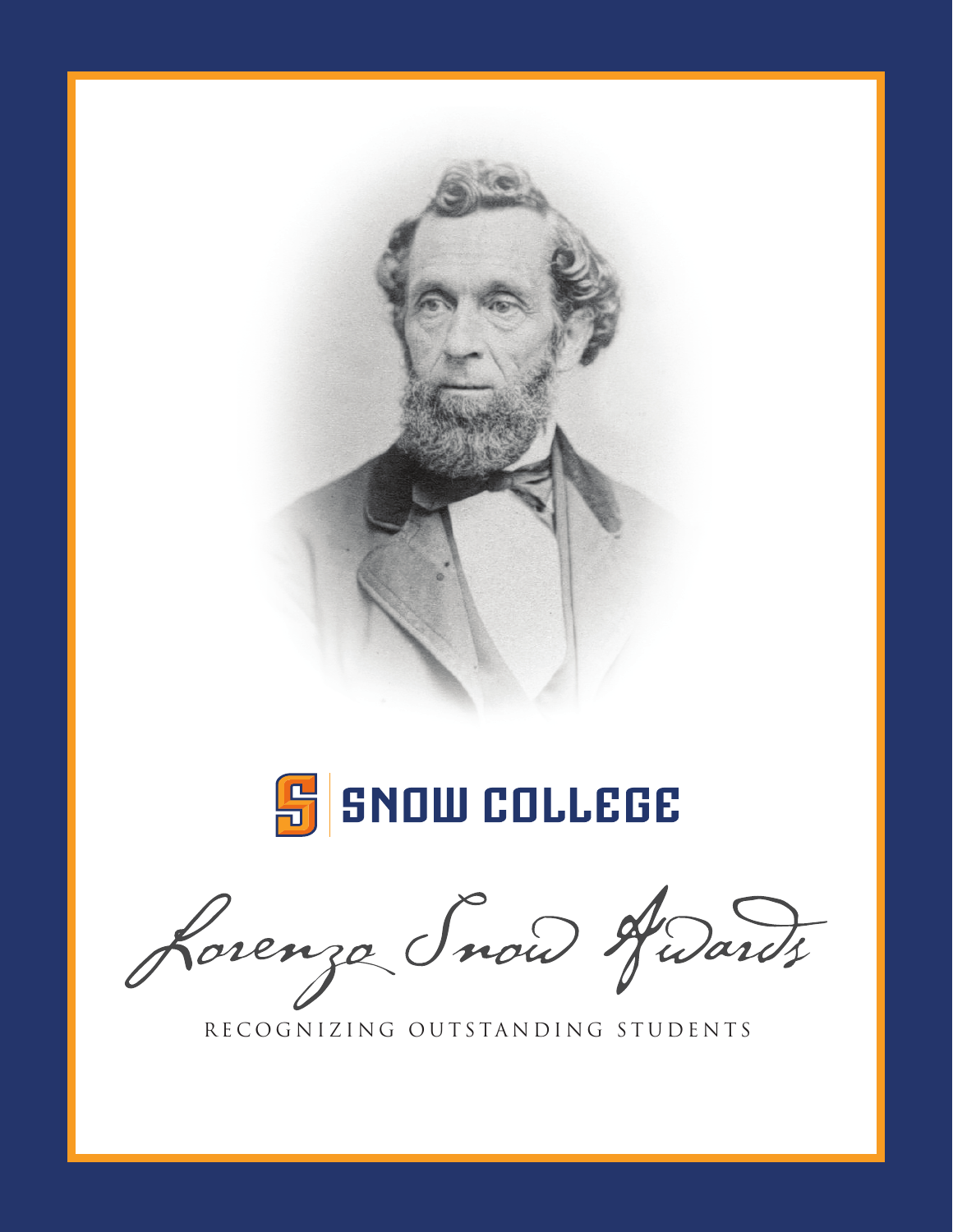# STUDENT EMPLOYEE OF THE YEAR

This is awarded to a student who worked in a campus job and performed exemplary service to Snow College through his or her work ethic, quality of work, and team work.

**FINALIST WINNER FINALIST** Rachel Sturman Emma Ray McKenzie Brotherson

#### **Club of the Year**

This is awarded to a chartered student organization focused on social and special interest activities that have positively influenced the campus and community.

**FINALIST WINNER FINALIST** BIOLOGY CLUB COSMETOLOGY CLUB PRE-VET CLUB

## **Female Athlete of the Year**

This award goes to a female inter-collegiate athlete whose talent has been refined to a high degree of skill and proficiency and has demonstrated preeminence in a specific area of athletic accomplishment.

**FINALIST WINNER FINALIST** SYDNEY PILLING SYDNEY BUSHMAN RACHEL ROBERTS

## **Male Athlete of the Year**

This award goes to a male inter-collegiate athlete whose talent has been refined to a high degree of skill and proficiency and who has demonstrated preeminence in a specific area of athletic accomplishment.

**FINALIST WINNER FINALIST**

Brayden Johnson Trey Farrer Jackson O'Hare

## **Inspirational student**

This is awarded to recognize a student who, when confronted with a challenging, life-altering situation while at Snow College, has demonstrated dedication and determination to overcome adversity and persist in attaining a college education. This person also serves as a role model to encourage and inspire others.

**FINALIST WINNER FINALIST** Blackstone Valdez Lillian Davis Javed Nordell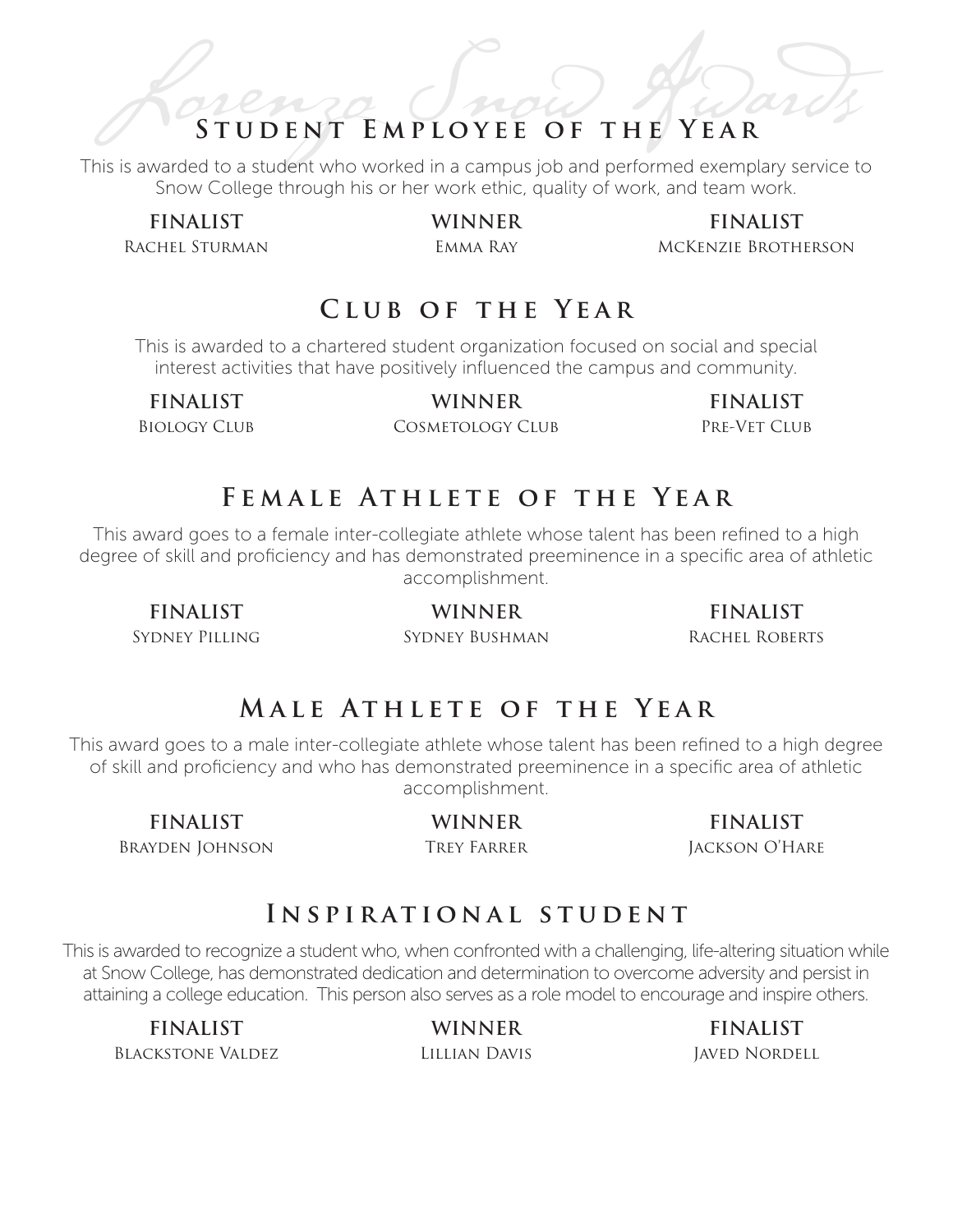# Lorenzo Snow Awards **Outstanding Academic Students**

These awards go to students from each division due to their academic accomplishments, college and community involvement, and outstanding involvement and achievement in their academic divisions.

| <b>FINALIST</b>                          | <b>WINNER</b>                                              | <b>FINALIST</b>       |
|------------------------------------------|------------------------------------------------------------|-----------------------|
| MEGAN TAYLOR                             | <b>BUSINESS AND APPLIED TECHNOLOGIES</b><br>HANNAH JENKINS | PAYTEN LARSEN         |
| FINE ARTS, COMMUNICATIONS, AND NEW MEDIA |                                                            |                       |
| DANIEL HEBER                             | SARA CHRISTIAN                                             | CARSON LAWRENCE       |
|                                          | <b>HUMANITIES</b>                                          |                       |
| <b>ESTHER BROWN</b>                      | <b>KIMBALL PRICE</b>                                       | ERICKA STONE          |
| NATURAL SCIENCE AND MATHEMATICS          |                                                            |                       |
| <b>KYLE ROBISON</b>                      | WILSON MARTINEZ                                            | <b>HAYLEY WILMORE</b> |
| SOCIAL AND BEHAVIORAL SCIENCES           |                                                            |                       |
| Creighton Marsh                          | EMILY SEMADENI                                             | <b>BRIAN BERTOLIA</b> |
|                                          |                                                            |                       |

#### **Badger of the Year**

This award goes to an individual who has a unique personal style and has made significant contributions that have enriched the college's campus life and positively impacted the college and the surrounding community.

RACHEL STURMAN BEN SCHEFFNER DALLIN ASTON

**FINALIST WINNER FINALIST**

## LORENZO SNOW AWARD

This prestigious recognition is awarded to a student who through dedication and disciplined effort has exercised his or her talents and abilities in an extraordinary manner, overcoming significant obstacles to achieve excellence in academics, extracurricular and campus pursuits. This student exemplifies the very best that Snow College has to offer in citizenship, character, and personal accomplishment.

**FINALIST WINNER FINALIST** Dallin Aston Adriana Salazar Justin Blaylock

**Program Design** Snow College Office of Communications